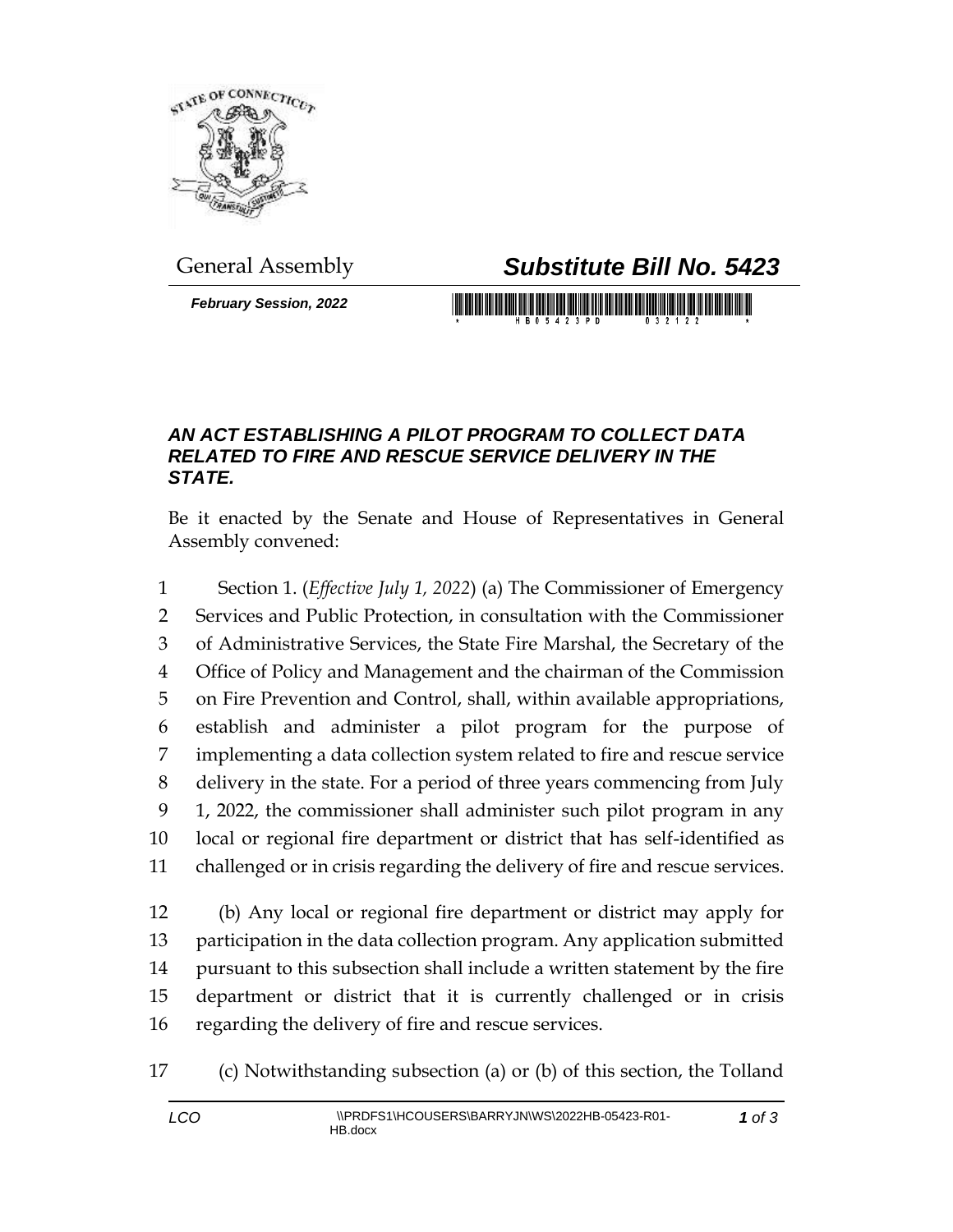County Mutual Aid Emergency Communications Center, the Quinebaug Valley Emergency Communications Center, the Litchfield County Dispatch, the Valley Shore Emergency Communications Center and the Northwest Connecticut Public Safety Communications Center may elect to participate in the data collection program upon request.

 (d) Not later than sixty days after the commissioner approves the application of any local or regional fire department or district pursuant to subsection (b) of this section, the commissioner shall admit such fire department or district to the data collection program.

 (e) For the purposes of data collection pursuant to such pilot program, the commissioner shall either utilize the National Fire Operations Reporting System or develop a data collection system capable of real-time tracking information relevant to fire and rescue responses, including, but not limited to (1) call processing time, (2) alarm handling, and (3) turnout time. The commissioner shall provide to any fire department or district participating in the program monthly reports of the data collected for such fire department or district pursuant to the program.

 (f) On or before July 1, 2023, and annually thereafter, the commissioner shall conduct an evaluation of the fire and rescue data collection pilot program. Such evaluation shall address the overall effectiveness of the pilot program in collecting the relevant data. The commissioner shall submit, in accordance with the provisions of section 11-4a of the general statutes, such evaluation and any recommendations for legislation to the joint standing committees of the General Assembly having cognizance of matters relating to public safety and planning and development.

This act shall take effect as follows and shall amend the following sections: Section 1 *July 1, 2022* New section